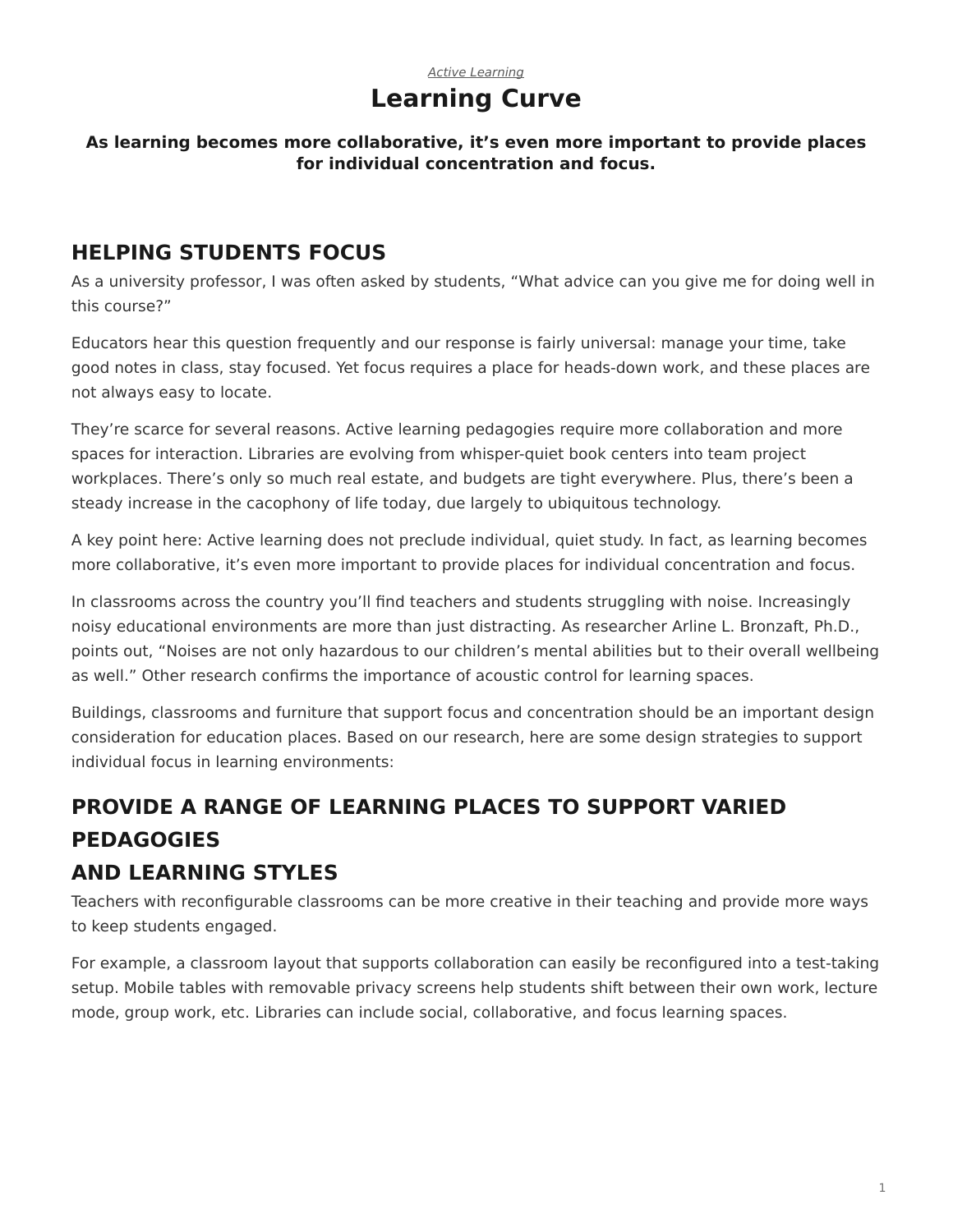## **RECOGNIZE THE NEED FOR OPEN, SHIELDED AND ENCLOSED SPACES**

Open spaces (studios, study halls, etc.) give students little control over the space. Their ability to focus and concentrate depends on density, sound levels, protocols, and other factors. Shielded spaces allow students to work alone but remain connected to other students. They may have their ear buds in, but they're still aware of others.

Shielded space examples include a classroom corner workspace enclosed with low screens, or an alcove or niche inside or just outside the classroom.

Enclosed spaces are areas for quiet reflection, respite and study: private rooms, individual workspaces with privacy screens, and small enclaves. These spaces offer visual and acoustic privacy and help students focus and concentrate.

#### **Lennie Scott-Webber, Ph.D.,**

#### **Director of Education Environments for Steelcase Education**

I've spent years researching educational environments and have seen the insides of more classrooms than I can count. My passion, and my job, is helping people understand the behaviors that come from different environments, and creating classrooms that truly support new ways of teaching and learning. Email me at: **Iscottwe@steelcase.com** 

## **SUPPORT A RANGE OF POSTURES**

We've all endured working in traditional study carrels. A fixed desk and hard chair quickly become uncomfortable. Instead, consider settings where students can change postures: sit, stand, lean, etc. Movement and changing postures help students stay energized, focused and more engaged in the learning process.

Instructors can promote quiet, focused study, too. Incorporate heads-down activities into learning plans, and help students understand the pitfalls of multitasking and the benefits of turning off smartphones during focused work.

Set the stage for student success with a range of spaces that support the rhythm of learning, including quiet, focused work.

#### **Featured Products**

**[+About Steelcase](https://www.steelcase.com/asia-en/about/steelcase/our-company/)**